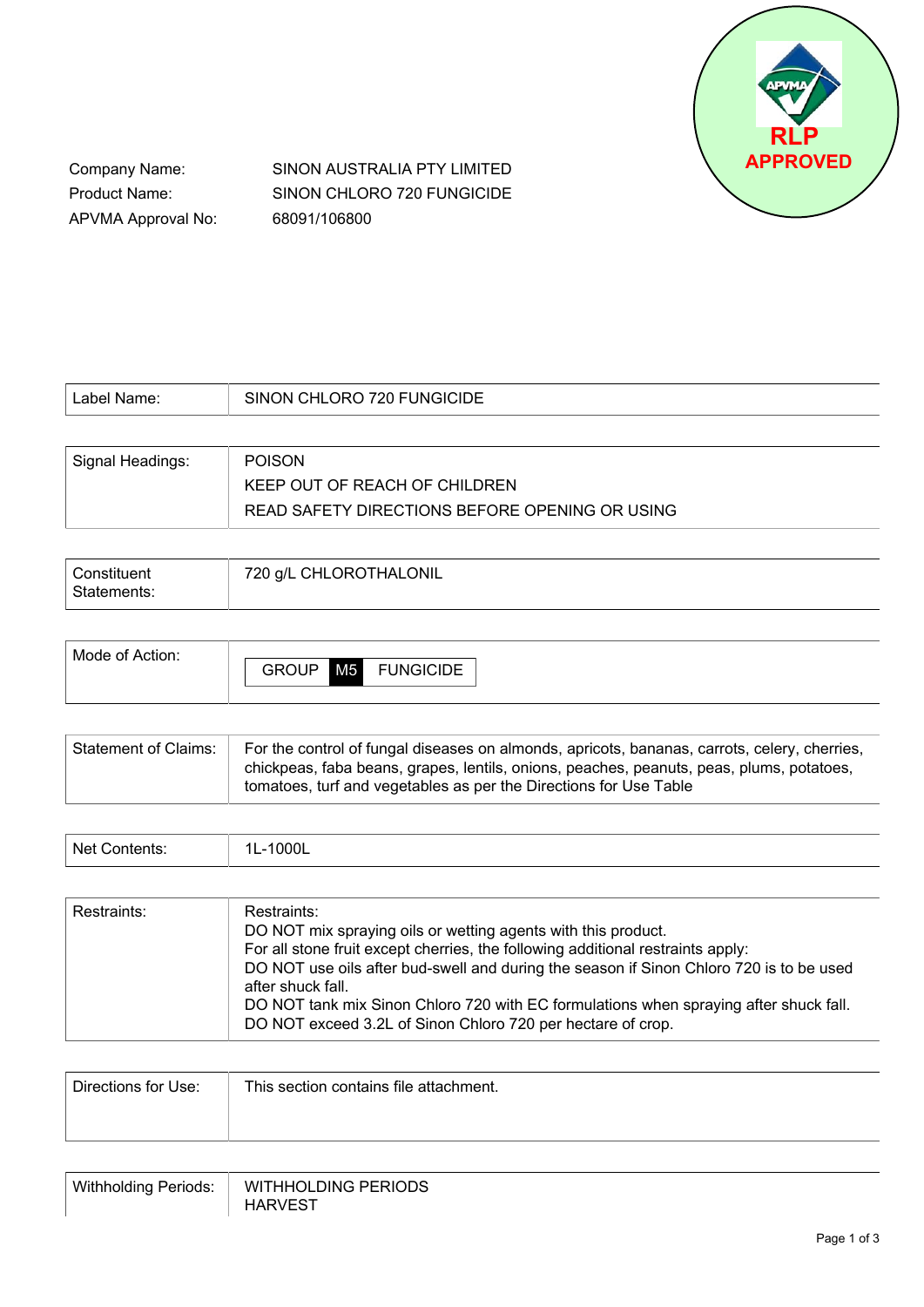| Artichoke, bananas, capsicum, celery, cucurbits, endive, leek, okra, peppers, plums, radish,<br>shallots, sweet corn, tomatoes, watercress - DO NOT HARVEST FOR 1 DAY AFTER<br><b>APPLICATION</b> |
|---------------------------------------------------------------------------------------------------------------------------------------------------------------------------------------------------|
| Apricots, beans, broccoli, Brussels sprouts, cabbages, carrots, cauliflowers, cherries,<br>nectarines, peaches, rhubarb, table grapes, peas - DO NOT HARVEST FOR 7 DAYS<br>AFTER APPLICATION      |
| Chickpeas, lentils, onions, wine grapes - DO NOT HARVEST FOR 14 DAYS AFTER<br><b>APPLICATION</b>                                                                                                  |
| Almonds, potatoes, peanuts (harvest) - NOT REQUIRED WHEN USED AS DIRECTED                                                                                                                         |
| <b>GRAZING</b><br>Beans, chickpeas, lentils, peas - DO NOT GRAZE OR CUT FOR STOCKFOOD FOR 14<br>DAYS AFTER APPLICATION                                                                            |
| Peanuts - DO NOT GRAZE LIVESTOCK ON TREATED CROPS                                                                                                                                                 |
| DO NOT GRAZE OR FEED TREATED FORAGE OR FODDER TO LIVESTOCK WHICH<br>MAY BE USED TO PRODUCE MILK FOR HUMAN CONSUMPTION                                                                             |
| Turf - DO NOT GRAZE OR CUT FOR STOCKFOOD                                                                                                                                                          |

| Trade Advice: | LIVESTOCK DESTINED FOR EXPORT MARKETS<br>The grazing withholding period only applies to stock slaughtered for the domestic market.<br>Some export markets apply different standards. To meet these standards, ensure that in<br>addition to complying with the grazing withholding period, the Export Slaughter Interval is<br>observed before stock are sold or slaughtered. |
|---------------|-------------------------------------------------------------------------------------------------------------------------------------------------------------------------------------------------------------------------------------------------------------------------------------------------------------------------------------------------------------------------------|
|               | EXPORT SLAUGHTER INTERVAL (ESI) - 63 DAYS<br>LIVESTOCK THAT HAVE BEEN GRAZED ON, OR FED TREATED FORAGE, FODDER<br>OR STUBBLE SHOULD BE PLACED ON CLEAN FEED FOR 63 DAYS (9 WEEKS)<br>PRIOR TO EXPORT SLAUGHTER.                                                                                                                                                               |

| General Instructions: | This section contains file attachment. |
|-----------------------|----------------------------------------|
|                       |                                        |

| Resistance Warning: | <b>Fungicide Resistance Warning</b>                                                                                                                                                                                                                                                                                                                                                                                                                                                                |
|---------------------|----------------------------------------------------------------------------------------------------------------------------------------------------------------------------------------------------------------------------------------------------------------------------------------------------------------------------------------------------------------------------------------------------------------------------------------------------------------------------------------------------|
|                     | <b>GROUP</b><br>M5<br><b>FUNGICIDE</b>                                                                                                                                                                                                                                                                                                                                                                                                                                                             |
|                     | Sinon Chloro 720 Fungicide is a member of the multi-site activity group of fungicides. For<br>fungicide resistance management the product is a Group M5 fungicide.                                                                                                                                                                                                                                                                                                                                 |
|                     | Some naturally occurring individual fungi resistant to Sinon Chloro 720 Fungicide and<br>other Group M5 fungicides may exist through normal genetic variability in any fungal<br>population. The resistant individuals can eventually dominate the fungal population if these<br>fungicides are used repeatedly. These resistant fungi will not be controlled by Sinon Chloro<br>720 Fungicide or other Group M5 fungicides, thus resulting in a reduction in efficacy and<br>possible yield loss. |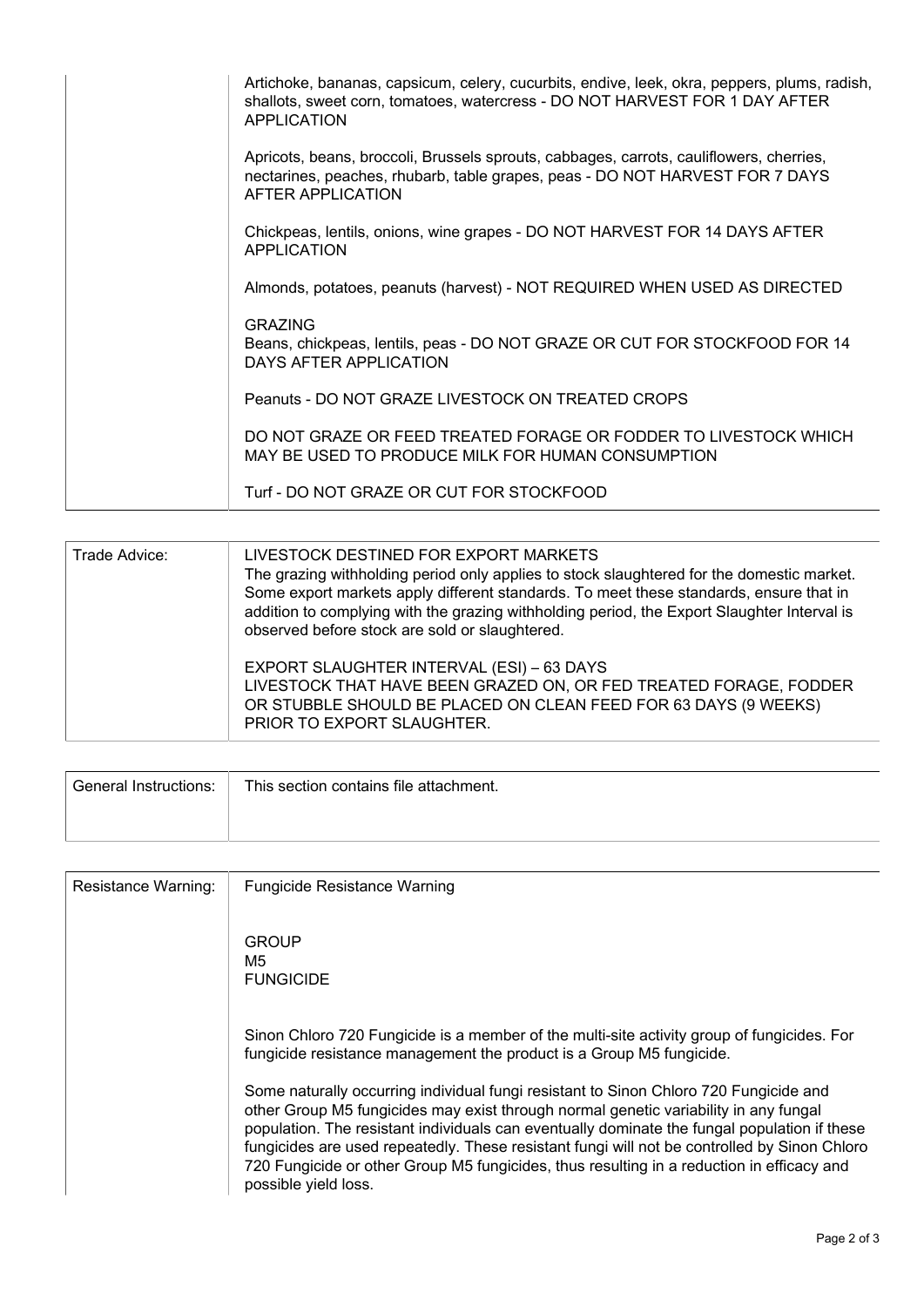| Since the occurrence of resistant fungi is difficult to detect prior to use, Sinon Australia Pty |
|--------------------------------------------------------------------------------------------------|
| Limited accepts no liability for any losses that may result from the failure of Sinon Chloro     |
| 720 Fungicide to control resistant fungi.                                                        |

| Precautions: |                                                                                                         |
|--------------|---------------------------------------------------------------------------------------------------------|
|              |                                                                                                         |
| Protections: | Protection of Livestock<br>DO NOT contaminate feed or foodstuffs with this product or empty containers. |

| Protection of Wildlife, Fish, Crustaceans and Environment<br>Dangerous to fish. Do NOT contaminate streams, rivers or waterways with chemical or |
|--------------------------------------------------------------------------------------------------------------------------------------------------|
| used containers.                                                                                                                                 |

| Storage and<br>Disposal: | Storage and Disposal<br>Store in the closed, original container in a cool, well ventilated area. DO NOT store for<br>prolonged periods in direct sunlight. Store in a locked room or place away from children,<br>animals, food, feedstuffs, seed and fertilizers.<br>This container can be recycled if it is clean, dry, free of visible residues and has the<br>drumMUSTER logo visible. Triple or pressure rinse container for disposal. Dispose of<br>rinsate by adding to the spray tank. Do not dispose of undiluted chemicals on site. Wash<br>outside of the container and the cap. Store cleaned container in a sheltered place with cap<br>removed. It will then be acceptable for recycling at any drumMUSTER collection or similar<br>container management site. The cap should not be replaced, but may be taken separately.<br>If not recycling, break, crush or puncture and bury empty containers in a local authority<br>landfill. If no landfill is available, bury the containers below 500mm in a disposal pit<br>specifically marked and set up for this purpose clear of waterways, desirable vegetation<br>and tree roots. Empty containers and product should not be burnt.<br>For refillable containers (110L, 1000L): Empty contents fully into application equipment.<br>Close all valves and return to point of supply for refill or storage. |
|--------------------------|---------------------------------------------------------------------------------------------------------------------------------------------------------------------------------------------------------------------------------------------------------------------------------------------------------------------------------------------------------------------------------------------------------------------------------------------------------------------------------------------------------------------------------------------------------------------------------------------------------------------------------------------------------------------------------------------------------------------------------------------------------------------------------------------------------------------------------------------------------------------------------------------------------------------------------------------------------------------------------------------------------------------------------------------------------------------------------------------------------------------------------------------------------------------------------------------------------------------------------------------------------------------------------------------------------------------------------------------------------------------------|

| <b>Safety Directions:</b> | <b>Safety Directions</b><br>Attacks eyes and skin. Avoid contact with eyes and skin. Do not inhale spray mist.<br>Repeated exposure may cause allergic disorders. Sensitive workers should wear protective<br>clothing. When preparing spray and using prepared spray wear cotton overalls buttoned to<br>the neck and wrist, washable hat, elbow-length PVC gloves and goggles and disposable<br>mist mask or fume mask covering mouth and nose. If clothing becomes contaminated with<br>product or wet with spray remove clothing immediately. If product on skin immediately wash<br>area with soap and water. If product in eyes, wash out immediately with water. After use<br>and before eating, drinking or smoking wash hands, arms and face thoroughly with soap<br>and water. After each day's use, wash gloves, goggles and contaminated clothing. |
|---------------------------|----------------------------------------------------------------------------------------------------------------------------------------------------------------------------------------------------------------------------------------------------------------------------------------------------------------------------------------------------------------------------------------------------------------------------------------------------------------------------------------------------------------------------------------------------------------------------------------------------------------------------------------------------------------------------------------------------------------------------------------------------------------------------------------------------------------------------------------------------------------|
|---------------------------|----------------------------------------------------------------------------------------------------------------------------------------------------------------------------------------------------------------------------------------------------------------------------------------------------------------------------------------------------------------------------------------------------------------------------------------------------------------------------------------------------------------------------------------------------------------------------------------------------------------------------------------------------------------------------------------------------------------------------------------------------------------------------------------------------------------------------------------------------------------|

| First Aid Instructions: | First Aid<br>If poisoning occurs contact a doctor or Poisons Information Centre (Phone Australia:<br>131126) |
|-------------------------|--------------------------------------------------------------------------------------------------------------|
|                         | If swallowed, do NOT induce vomiting. Give a glass of water.                                                 |

| First Aid Warnings: |  |
|---------------------|--|
|                     |  |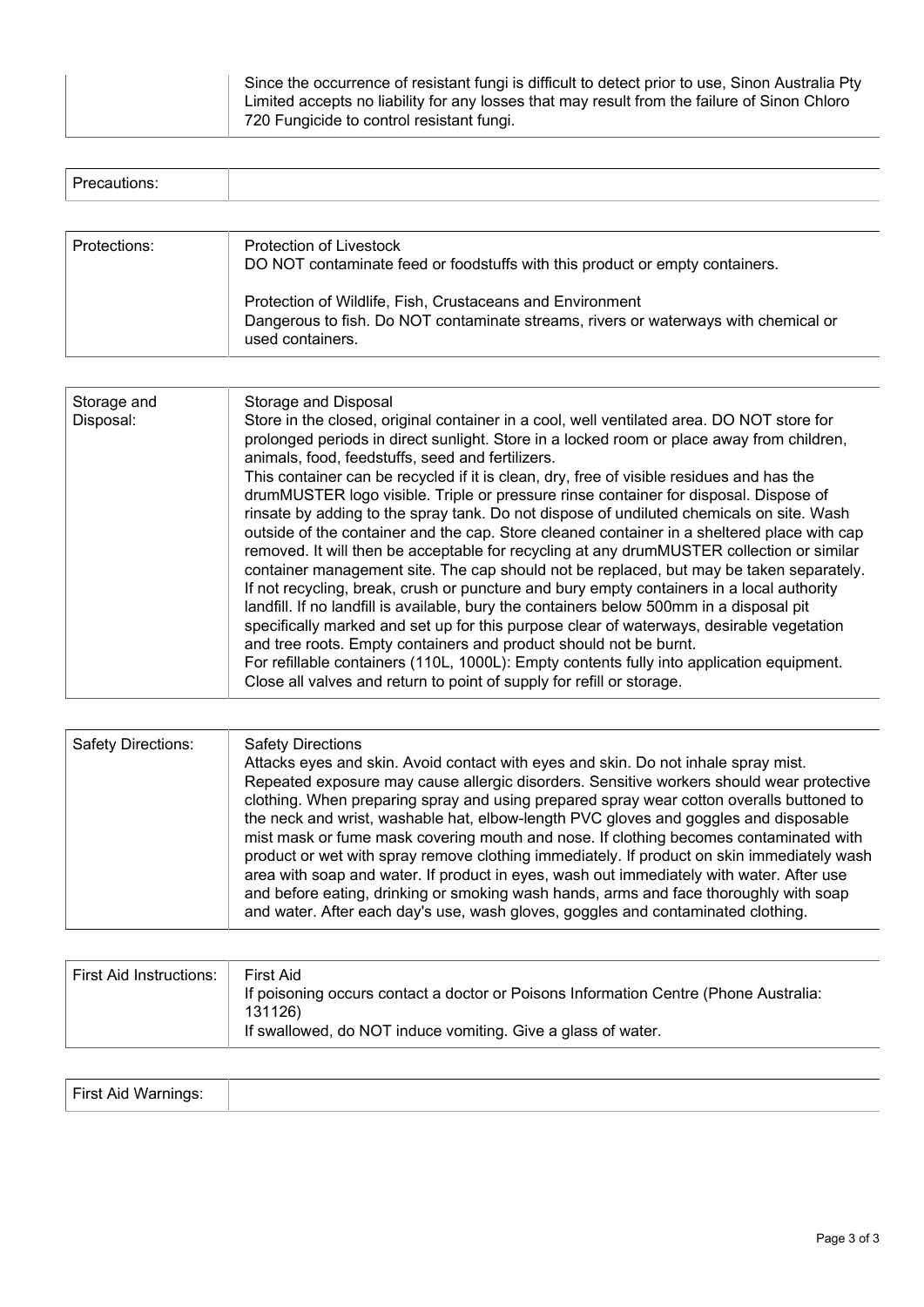# **SINON CHLORO 720 FUNGICIDE**

## **DIRECTIONS FOR USE**

# 1. **Tree and Vine crops**

| Rate            |                                                                                                                   | <b>Critical Comments</b>                                                                                                                                                                                                                                                                  |                              |                      |                                                                                                                                                                                                                                                             |
|-----------------|-------------------------------------------------------------------------------------------------------------------|-------------------------------------------------------------------------------------------------------------------------------------------------------------------------------------------------------------------------------------------------------------------------------------------|------------------------------|----------------------|-------------------------------------------------------------------------------------------------------------------------------------------------------------------------------------------------------------------------------------------------------------|
|                 | This table shows the rates for dilute spraying. For concentrate spraying refer to the Mixing/application section. | For uses in this table: Apply by dilute or concentrate spraying<br>equipment. Apply the same total amount of product to the target<br>crop whether applying this product by dilute or concentrate<br>spraying methods. DO NOT use rates greater than 5 times the<br>dilute spraying rate. |                              |                      |                                                                                                                                                                                                                                                             |
| Crop            | <b>Disease</b>                                                                                                    | <b>State</b>                                                                                                                                                                                                                                                                              | Rate                         | <b>WHP</b><br>(days) | <b>Critical Comments</b>                                                                                                                                                                                                                                    |
| <b>Almonds</b>  | Shot-hole<br>(Stigmina carpophila)<br>Stone fruit rust<br>(Tranzschelia discolor)                                 | ACT, NSW, Vic, SA,<br>WA, Tas only                                                                                                                                                                                                                                                        | 160mL/100L<br>Apply 2000L/ha |                      | Apply at bud-swell, bud-burst, pink-bud, shuck fall, cap fall. Apply<br>every 10-14 days. Apply 1 week pre-harvest.                                                                                                                                         |
| <b>Apricots</b> | Brown rot - Fruit<br>(Monilinia fructicola)<br><b>Blossom blight</b><br>(Monilinia laxa)                          |                                                                                                                                                                                                                                                                                           |                              | $\overline{7}$       | Apply at bud-swell, bud-burst, pink bud, full bloom.<br>Apply no later than 35 days pre-harvest. Spray applications later than<br>35 days prior to harvest may result in unacceptable fruit skin damage.<br>See also Additional Restraints for stone fruits |
|                 | Shot-hole (Stigmina carpophila)<br>Stone fruit rust<br>(Tranzschelia discolor)<br>Freckle (Venturia carpophila)   |                                                                                                                                                                                                                                                                                           |                              |                      | Apply at bud-swell, bud-burst, pink bud, shuck fall, cap fall, then every<br>10-14 days. Spray applications later than 35 days prior to harvest<br>may result in unacceptable fruit skin damage. See also Additional<br>Restraints for stone fruits         |
| <b>Cherries</b> | Brown rot - Fruit<br>(Monilinia fructicola)<br><b>Blossom blight</b><br>(Monilinia laxa)                          | Qld, SA, Vic, NSW,<br>Act, Tas, WA only                                                                                                                                                                                                                                                   | 160mL/100L<br>Apply 2000L/ha | $\overline{7}$       | Apply at bud-swell, bud burst, pink bud, early blossom, full bloom.<br>Apply 3 weeks pre-harvest and 1 week pre-harvest.                                                                                                                                    |
|                 | Shot-hole<br>(Stigmina carpophila)<br>Stone fruit rust<br>(Tranzschelia discolor)                                 | <b>All States</b>                                                                                                                                                                                                                                                                         |                              |                      | Apply at bud-swell, bud burst, pink bud, shuck fall, cap fall, then every<br>10-14 days.<br>Apply 1 week pre-harvest.                                                                                                                                       |
|                 | <b>Transit rot</b><br>(Rhizopus stolonifer)                                                                       |                                                                                                                                                                                                                                                                                           |                              |                      | Apply 1 week pre-harvest.                                                                                                                                                                                                                                   |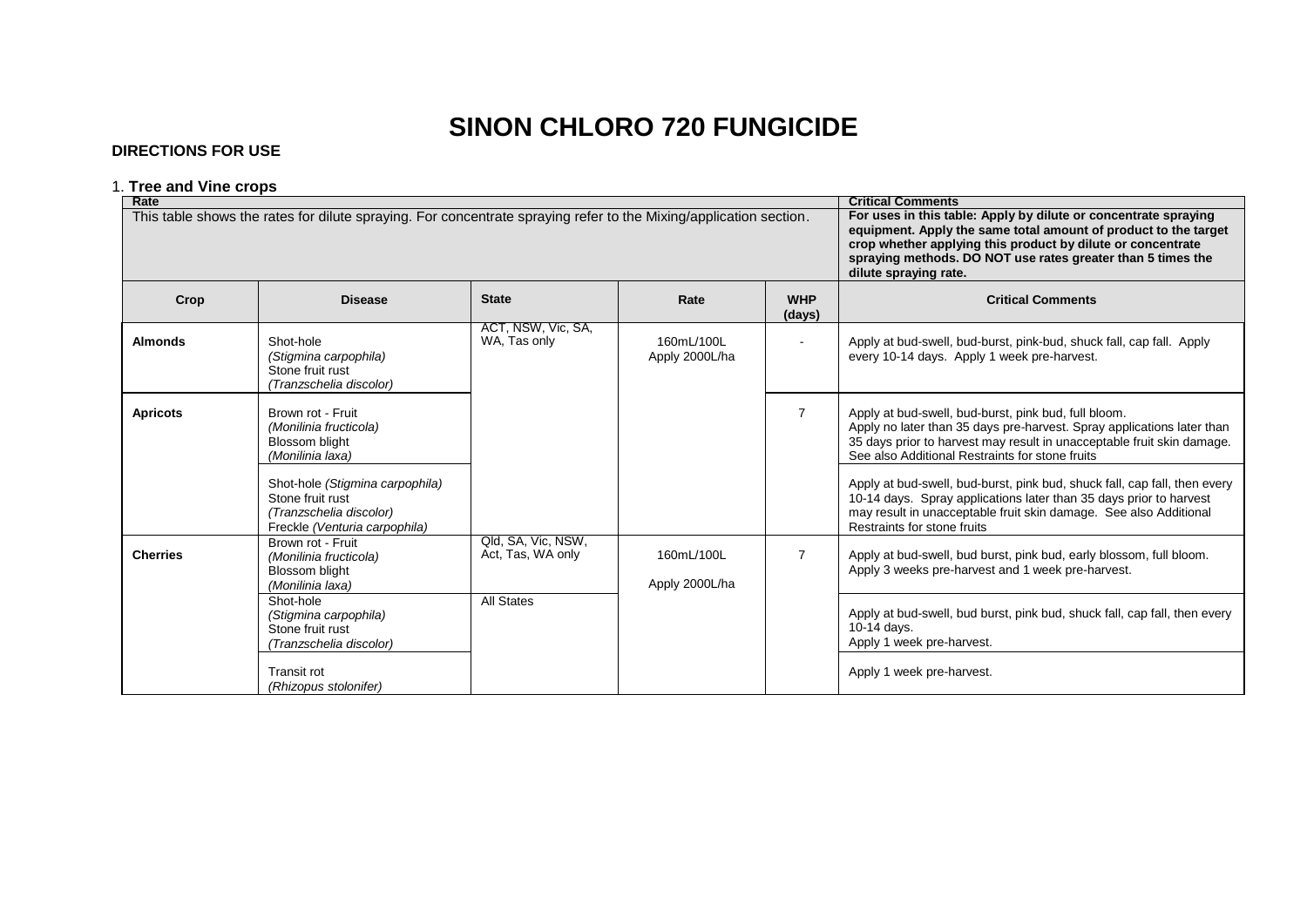| Grapes<br>Note: russeting of<br>some table grape<br>varieties may<br>occur | Downy mildew<br>(Plasmopara viticola)<br>Bunch rot<br>(Botrytis cinerea)                 | <b>All States</b>                                  | 160-210 mL/100L              | Dessert<br>$\overline{7}$<br>Wine<br>14 | Spray at the first appearance of foliar disease. Apply at 7-14 day<br>intervals particularly during wet weather and periods of rapid growth.<br>For bunch rot, applications at early full bloom, two weeks later, at<br>veraison and two weeks prior to harvest.<br>Table grapes - russeting of some varieties may occur. Use only up<br>to cap fall on these varieties.                                                                                                                                                                                                                                                                                                                                                                                         |
|----------------------------------------------------------------------------|------------------------------------------------------------------------------------------|----------------------------------------------------|------------------------------|-----------------------------------------|------------------------------------------------------------------------------------------------------------------------------------------------------------------------------------------------------------------------------------------------------------------------------------------------------------------------------------------------------------------------------------------------------------------------------------------------------------------------------------------------------------------------------------------------------------------------------------------------------------------------------------------------------------------------------------------------------------------------------------------------------------------|
|                                                                            | Black spot (Anthracnose)<br>(Elsinoe ampelina)                                           |                                                    | 210mL/100L                   |                                         | If Black spot has occurred in the vineyard in any of the last 3 years,<br>apply at budburst and 14 days later when shoots are 10-15cm long.<br>If wet/humid conditions persist spray again when shoots are 20-30cm<br>long to protect new growth. Some initial minimal leaf damage on the<br>new shoots of sensitive varieties can occur if spray treatments are<br>applied at budburst and in the first 14 days after budburst. In<br>vineyards with no history of black spot, make the first application as<br>soon as conditions favour the development of the disease on the<br>foliage and then at 7-14 day intervals if wet/humid conditions persist.<br>Applications up to cap-fall will not cause russeting in table grape and<br>dried fruit varieties. |
| <b>Nectarines</b>                                                          | Shot-hole<br>(Stigmina carpophila)                                                       | NSW, ACT,<br>Vic, Tas, SA,<br>WA, NT only          | 160mL/100L<br>Apply 2000L/ha | $\overline{7}$                          | Apply at bud-swell, pink bud, shuck fall and then repeat each 14 days<br>if weather conditions favour disease. Apply no later than 35 days prior<br>to harvest as unacceptable fruit skin damage may occur. See also<br>Additional Restraints for stone fruits.                                                                                                                                                                                                                                                                                                                                                                                                                                                                                                  |
|                                                                            | Brown rot - Fruit<br>(Monilinia fructicola)<br><b>Blossom blight</b><br>(Monilinia laxa) |                                                    |                              |                                         | Apply at bud-swell, bud burst, pink bud, early blossom and full bloom.<br>Apply no later than 35 days prior to harvest as unacceptable fruit skin<br>damage may occur. See also Additional Restraints for stone fruits.                                                                                                                                                                                                                                                                                                                                                                                                                                                                                                                                          |
| <b>Peaches</b>                                                             | Brown rot - Fruit<br>(Monilinia fructicola)<br><b>Blossom blight</b><br>(Monilinia laxa) | <b>All States</b>                                  | 160mL/100L<br>Apply 2000L/ha | $\overline{7}$                          | Apply at bud-swell, pink bud, early blossom and full bloom.<br>Apply no later than 35 days prior to harvest as unacceptable fruit skin<br>damage may occur. See also Additional Restraints for stone fruits.                                                                                                                                                                                                                                                                                                                                                                                                                                                                                                                                                     |
|                                                                            | Shot-hole<br>(Stigmina carpophila)<br>Stone fruit rust<br>(Tranzschelia discolor)        |                                                    |                              |                                         | Apply at bud-swell and continue at 7-14 day intervals.<br>Apply no later than 35 days prior to harvest as unacceptable fruit skin<br>damage may occur. See also Additional Restraints for stone fruits.                                                                                                                                                                                                                                                                                                                                                                                                                                                                                                                                                          |
|                                                                            | Leaf curl<br>(Taphrina deformans)                                                        |                                                    |                              |                                         | Apply at bud-swell and continue at 7-14 day intervals. In QLD spray<br>only at bud-swell.<br>Apply no later than 35 days prior to harvest as unacceptable fruit skin<br>damage may occur. See also Additional Restraints for stone fruits.                                                                                                                                                                                                                                                                                                                                                                                                                                                                                                                       |
| <b>Plums</b>                                                               | Brown rot - Fruit<br>(Monilinia fructicola)<br>Blossom blight<br>(Monilinia laxa)        | Qld. MSW.<br>ACT, SA, Vic,<br>NSW, WA&<br>Tas only | 160mL/100L<br>Apply 2000L/ha | $\mathbf{1}$                            | Apply at bud-swell, bud-burst, early blossom, pink bud and full bloom.                                                                                                                                                                                                                                                                                                                                                                                                                                                                                                                                                                                                                                                                                           |
|                                                                            | Stone fruit rust<br>(Tranzschelia discolor)<br>Shot-hole<br>(Stigmina carpophila)        | <b>All States</b>                                  |                              |                                         | Apply at bud-swell, bud burst, shuck fall and cap fall.                                                                                                                                                                                                                                                                                                                                                                                                                                                                                                                                                                                                                                                                                                          |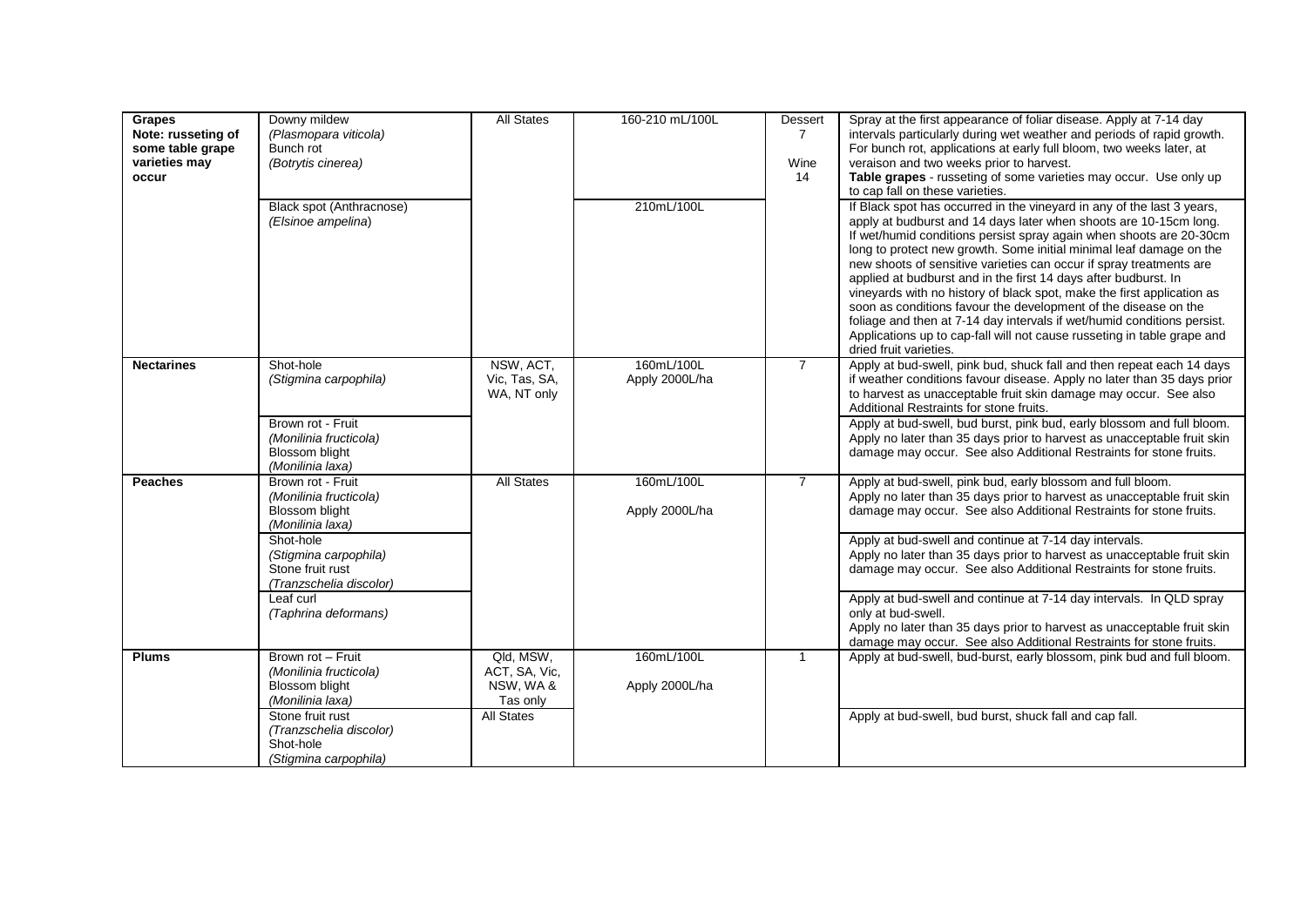#### **2. Legumes**

| Crop                           | <b>Disease</b>                                                     | <b>State</b>              | Rate        | <b>WHP</b>             | <b>Critical Comments</b>                                                                                                                                                                                                                                                   |
|--------------------------------|--------------------------------------------------------------------|---------------------------|-------------|------------------------|----------------------------------------------------------------------------------------------------------------------------------------------------------------------------------------------------------------------------------------------------------------------------|
|                                |                                                                    |                           |             | (days)                 |                                                                                                                                                                                                                                                                            |
| <b>Beans - Broad</b><br>(Faba) | Chocolate spot<br>(Botrytis fabae)<br>Rust (Uromyces viciae-fabae) | <b>All States</b>         | 1.4-2.3L/ha | $\overline{7}$         | Apply at first sign of disease on the leaves or of weather conditions indicate likely<br>incidence of the disease. Repeat at 7-14 day intervals. Use the higher rate if the crop is<br>dense and disease pressure is high.                                                 |
| Chickpeas                      | Ascochyta blight<br>(Ascochyta rabeie)                             | Qld, NSW,<br>Vic, SA, WA, | 1.0-2.0L/ha | 14 days                | Preplant treatment of chickpea or lentil seed with P-Pickel $T^{\prime\prime}$ will control seed<br>transmission of Ascochyta and Botrytis. It is therefore advised as part of an overall                                                                                  |
| Lentils                        | Ascochyta blight<br>(Ascochyta lentis)<br>Grey mould               | Tas only                  |             | Harvest and<br>Grazing | program to manage these diseases in chickpeas and lentils. Foliar applications of<br>Sinon Chloro 720 as indicated below will provide ongoing control of these diseases in                                                                                                 |
|                                | (Botrytis cinerea, Botrytis<br>fabae)                              |                           |             |                        | these crops.<br>Apply in a minimum total water volume of 100L/ha for ground application<br>and 30L/ha for aerial application.                                                                                                                                              |
|                                |                                                                    |                           |             |                        | Use the lower application rate in the following circumstances:<br>1. At the early stage of crop growth when there is less vegetation to cover and band                                                                                                                     |
|                                |                                                                    |                           |             |                        | spraying is possible.<br>2. In low disease pressure situations, where there is no history of Ascochyta<br>infection in the paddock or adjacent paddocks and/or seasonal conditions are dry.                                                                                |
|                                |                                                                    |                           |             |                        | 3. Where a strict 2 week spray interval is practiced in higher disease pressure situations.<br>Use the higher application rate in the following circumstances:                                                                                                             |
|                                |                                                                    |                           |             |                        | 1. In high disease pressure situations, where there is an existing infection or infected<br>stubble is present in the paddock or adjacent paddocks and regular rainfall events are<br>occurring.                                                                           |
|                                |                                                                    |                           |             |                        | 2. On highly susceptible varieties, especially where the application interval has extended<br>beyond 2 weeks.                                                                                                                                                              |
|                                |                                                                    |                           |             |                        | Commence application at 3 to 5 weeks after emergence in chickpeas and 8 to 10<br>weeks after emergence in lentils and make following applications at 2 to 4 week<br>intervals depending on disease presence or prior to rainfall events.                                   |
|                                |                                                                    |                           |             |                        | Use the shorter spray interval when:<br>1. In high disease pressure situations (infection present and regular rainfall events) or<br>2. Highly susceptible varieties are being grown.                                                                                      |
|                                |                                                                    |                           |             |                        | The longer spray interval may be used when:<br>1. No rain has occurred since the last application or                                                                                                                                                                       |
|                                |                                                                    |                           |             |                        | 2. Where the higher application rate has been used in the previous application, and<br>where the variety has low to moderate susceptibility to Ascochyta or grey mould                                                                                                     |
|                                |                                                                    |                           |             |                        | infection.<br>If applying prior to rainfall events:                                                                                                                                                                                                                        |
|                                |                                                                    |                           |             |                        | 1. Reapply if 2 or more weeks have elapsed since the last application.<br>2. Apply Sinon Chloro 720 at 1L/ha if less than 4 weeks have elapsed since the last<br>applicationand the variety being grown has low to moderate susceptibility to Ascochyta                    |
|                                |                                                                    |                           |             |                        | Blight or grey mould or there is no infection in the crop.<br>Apply Sinon Chloro 720 at 2L/ha if 4 or more weeks have elapsed since the last<br>3.                                                                                                                         |
|                                |                                                                    |                           |             |                        | application and a highly susceptible variety is being grown, or infection is present in<br>the crop.                                                                                                                                                                       |
|                                |                                                                    |                           |             |                        | If grey mould is the predominant disease in lentils and infection pressure is high on a<br>susceptible variety, tank mix or alternate Sinon Chloro 720 with a Botrytis specific<br>fungicide such as carbendazim, at critical times such as mid flowering to mid pod fill. |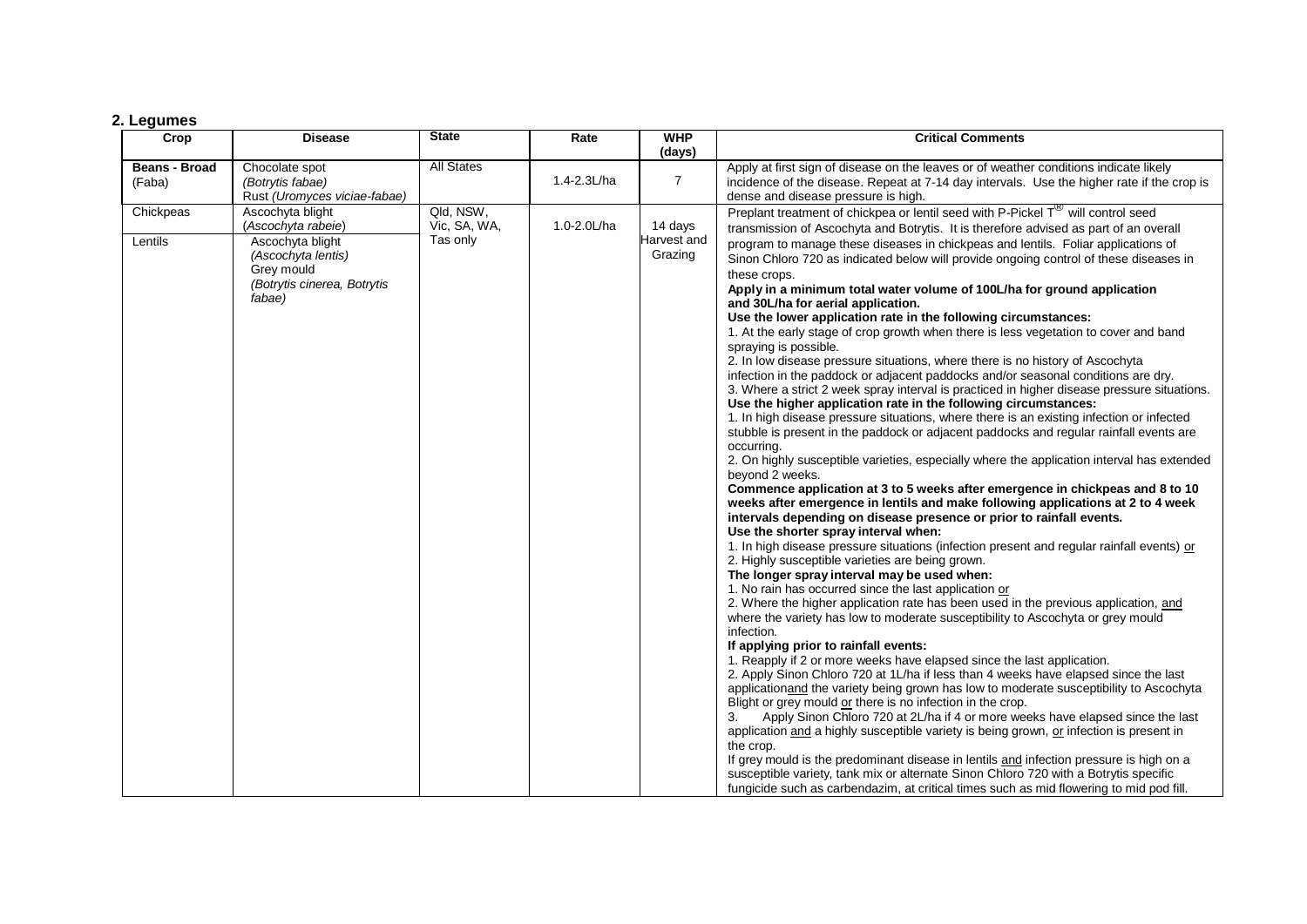| <b>Peanuts</b> | Early leaf spot<br>(Cercospora arachidicola)<br>Late leaf spot<br>(Cercosporidium personatum)<br>Peppery leaf spot<br>(Leptosphaerulina trifolii)<br>Peanut rust<br>(Puccinia arachidis)<br>Net blotch<br>(Didymosphaeria arachidicola) | Qld, WA, NSW, NT<br>only | 1.1-1.8L/ha | Use higher rate when conditions favour leaf spot or when rust<br>appears. Do not feed peanut vines to livestock.<br>NSW AND WA ONLY - Commence application when disease first<br>appears and repeat as necessary to maintain control.<br><b>QLD ONLY</b><br>NORTH AND SOUTH BURNETT – Commence spraying when<br>disease appears and repeat when rain and warm moist nights are<br>expected.<br>ATHERTON TABLELAND - Commence application 4-6 weeks<br>after planting and repeat 7-14 day intervals depending on<br>conditions. |
|----------------|-----------------------------------------------------------------------------------------------------------------------------------------------------------------------------------------------------------------------------------------|--------------------------|-------------|--------------------------------------------------------------------------------------------------------------------------------------------------------------------------------------------------------------------------------------------------------------------------------------------------------------------------------------------------------------------------------------------------------------------------------------------------------------------------------------------------------------------------------|
| Peas           | Downy mildew<br>(Peronospora viciae)                                                                                                                                                                                                    | Qld, Tas, WA only        | 1.1-1.8L/ha | Apply at first sign of disease on the leaves or if weather conditions<br>indicate likely incidence of disease. Repeat at 7 -14 day intervals.<br>Use the higher rate if the crop is dense and disease pressure is<br>high.                                                                                                                                                                                                                                                                                                     |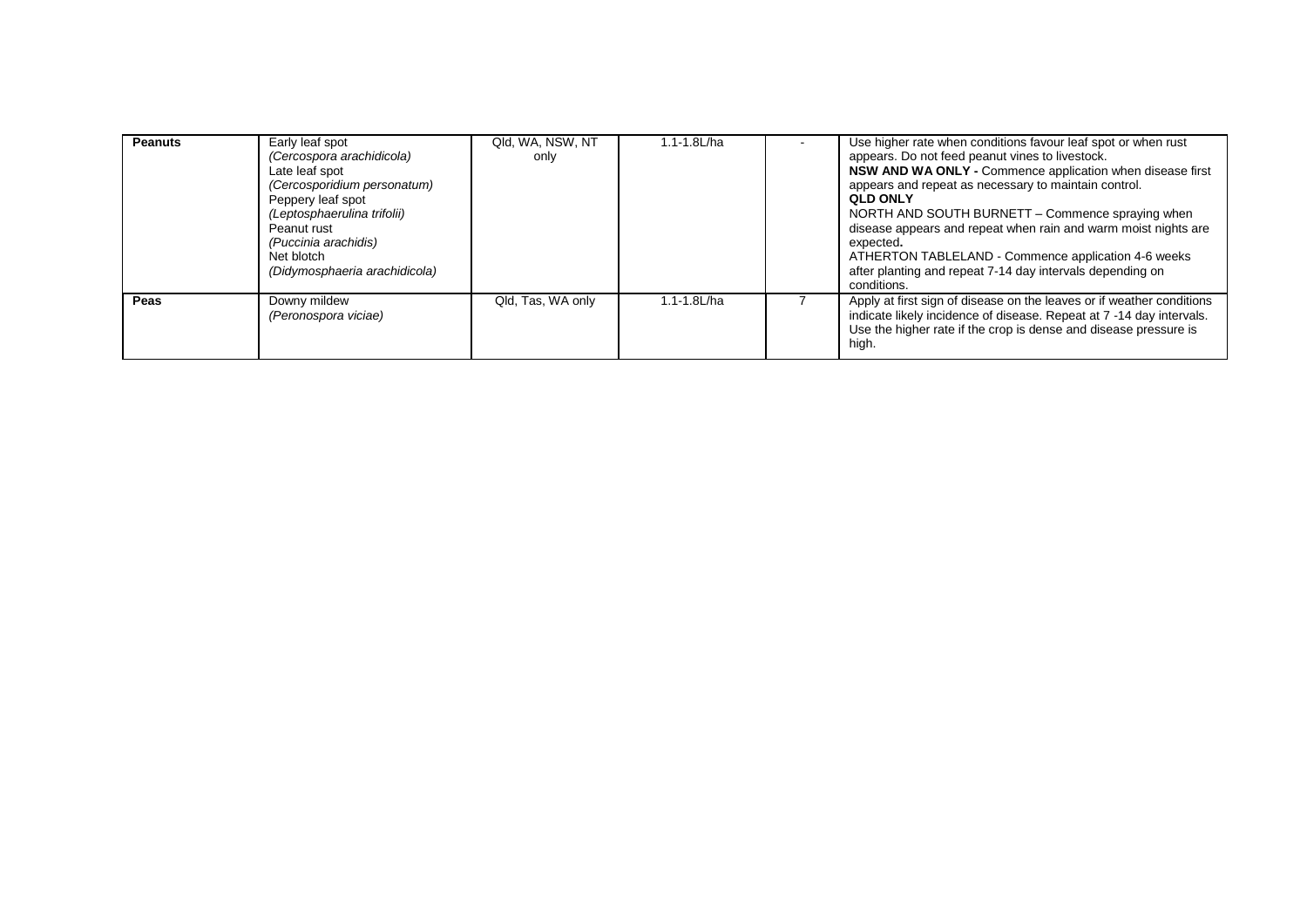# **3. Vegetables and Fruit**

| Crop                                                                                                                             | <b>Disease</b>                                                             | <b>State</b>                        | Rate               | <b>WHP</b><br>(days) | <b>Critical Comments</b>                                                                                                                                                                                                                                                                                                                                                                                                              |
|----------------------------------------------------------------------------------------------------------------------------------|----------------------------------------------------------------------------|-------------------------------------|--------------------|----------------------|---------------------------------------------------------------------------------------------------------------------------------------------------------------------------------------------------------------------------------------------------------------------------------------------------------------------------------------------------------------------------------------------------------------------------------------|
| Artichoke - Globe                                                                                                                | Grey mould (Botrytis cinerea)                                              | <b>All States</b>                   | $1.8 - 2.3$ L/ha   |                      | Apply at 7-10 day intervals as required. Use the higher rate if<br>disease pressure is high.                                                                                                                                                                                                                                                                                                                                          |
| <b>Bananas</b><br>Do not apply to<br>bananas within 14<br>days of applying an<br>oil based spray or<br>crop damage will<br>occur | Leaf spot<br>(Mycosphaerella musicola)                                     | Qld, NSW, WA, NT<br>only<br>WA only | 1.8L/ha<br>1.5L/ha |                      | For North Qld - Spray every 14 days late January to end of<br>March. Extend to 21 days after March and then 28-35 days in<br>the drier months of the year.<br>For South Qld - Spray every 21 days from start of December to<br>end of April.<br>For NSW - Spray every 21 days from end of November to end of<br>May.<br>For WA - Spray every 10-14 days from November to end of May<br>and extend to 14-21 days from May to November. |
|                                                                                                                                  | Leaf speckle<br>(Mycosphaerella musae)                                     | Qld, NSW, WA, NT<br>only            | 3.0L/ha            |                      | Spray schedule same as for control of leaf spot. This product will<br>not eradicate infection already present but will prevent the<br>spread of disease.                                                                                                                                                                                                                                                                              |
| Broccoli.<br><b>Brussels sprouts,</b><br>Cabbages,<br><b>Cauliflowers</b>                                                        | Ring spot<br>(Mycosphaerella brassicicola)                                 | <b>All States</b>                   | $1.8 - 3.5$ L/ha   | $\overline{7}$       | Apply at first sign of disease on the leaves or if the weather<br>conditions indicate likely incidence of the disease. Repeat at 14<br>day intervals. Use higher rate if the crop is dense and disease<br>pressure is high.                                                                                                                                                                                                           |
| Capsicums,<br><b>Peppers</b>                                                                                                     | Grey mould (Botrytis cinerea)<br>Anthracnose (Colletotrichum<br>ascutatum) |                                     | $1.8 - 2.3$ L/ha   |                      | Apply at 7-10 day intervals as required. Use the higher rate if<br>disease pressure is high.                                                                                                                                                                                                                                                                                                                                          |
| Carrots                                                                                                                          | Leaf Blightb<br>(Alternaria dauci)                                         |                                     | 1.8L/ha            | $\overline{7}$       | Commence application as soon as symptoms favour the<br>development of the disease and then spray every 7-14 days.                                                                                                                                                                                                                                                                                                                     |
| <b>Celery</b>                                                                                                                    | Septoria leaf spot<br>(Septoria apiicola)                                  |                                     | 1.8L/ha            |                      | Apply every 7-14 days. Apply also to seed beds.                                                                                                                                                                                                                                                                                                                                                                                       |
| Celery                                                                                                                           | Cercospora early blight<br>(Cercospora apii)                               | NSW, WA, ACT only                   | 1.2L/ha            |                      | Apply every 10-14 days.                                                                                                                                                                                                                                                                                                                                                                                                               |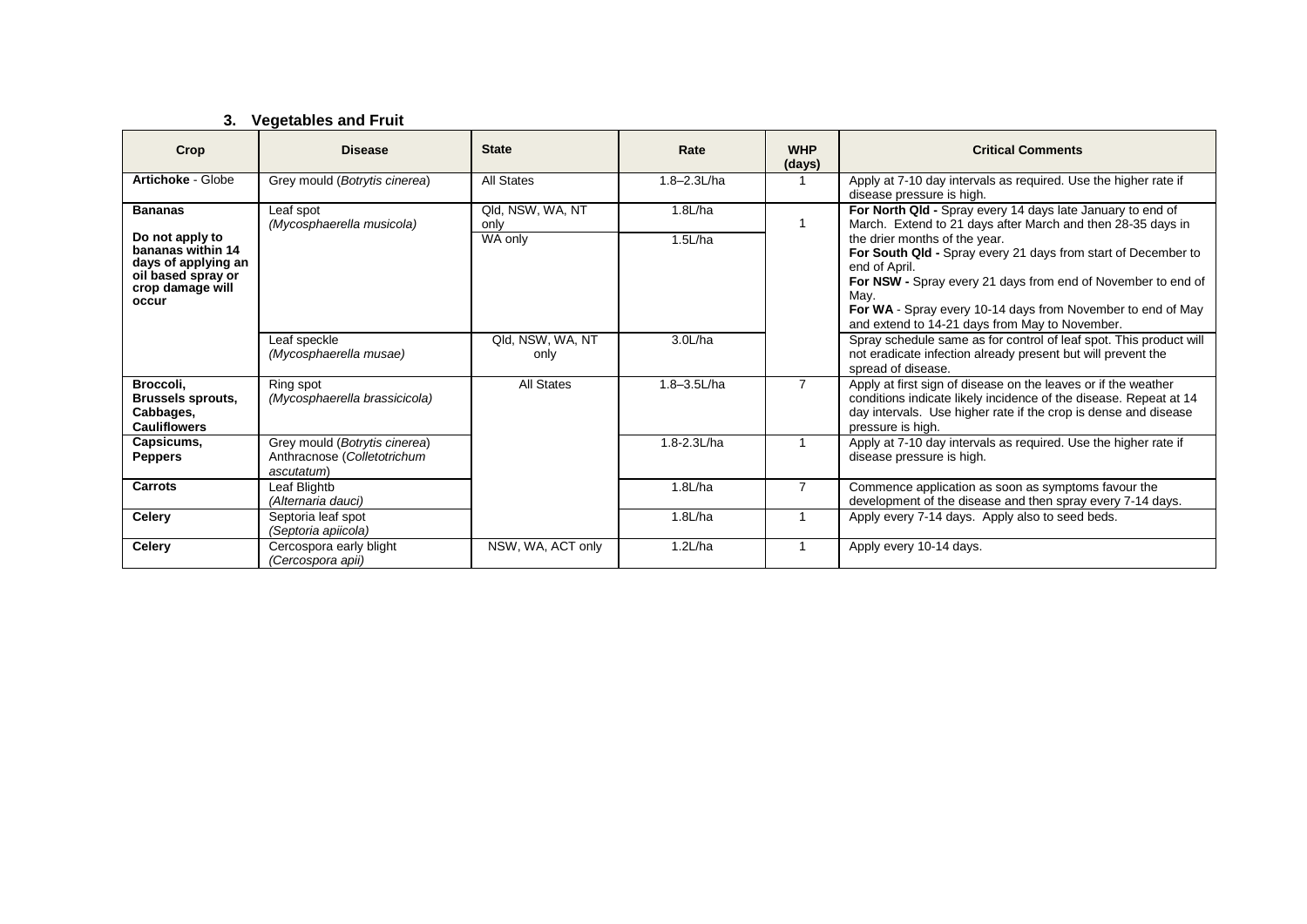| <b>Cucurbits</b><br>(including<br>Cantaloupe,<br>Cucumber,<br>Honeydew,<br>Muskmelon,<br>Pumpkin, Squash,<br>Rockmelon,<br>Watermelon,<br>Zucchini) | Downy mildew<br>(Pseudoperonospora cubensis)<br>Gummy stem blight<br>(Didymella bryoniae)<br>Anthracnose<br>(Colletotrichum orbiculare)<br>Leaf blight<br>(Alternaria cucumerina)<br>Target leaf spot<br>(Cercospora citrullina)<br>Belly rot | <b>All States</b> | 1.6-2.5 L/ha                 |                | Apply on a 7 to 14 day schedule.<br>Apply rates towards the higher end of the recommended range at 7 day<br>intervals when disease pressure is high. Commence spray program<br>early, at first true leaf and before vining or flowering.<br>When used at these rates, this product will suppress powdery mildew.<br>Suppression of belly rot will be obtained where fruit form on soil when |
|-----------------------------------------------------------------------------------------------------------------------------------------------------|-----------------------------------------------------------------------------------------------------------------------------------------------------------------------------------------------------------------------------------------------|-------------------|------------------------------|----------------|---------------------------------------------------------------------------------------------------------------------------------------------------------------------------------------------------------------------------------------------------------------------------------------------------------------------------------------------------------------------------------------------|
|                                                                                                                                                     | (Rhinzoctonia solani)                                                                                                                                                                                                                         |                   |                              |                | sprayed using the above foliar spray program.                                                                                                                                                                                                                                                                                                                                               |
| <b>Endive</b>                                                                                                                                       | Grey mould (Botrytis cinerea)                                                                                                                                                                                                                 |                   | 1.8-2.3L/ha                  | $\mathbf{1}$   | Apply at 7-10 day intervals as required. Use the higher rate if disease<br>pressure is high.                                                                                                                                                                                                                                                                                                |
| Leeks, Shallots                                                                                                                                     | Purple blotch (Alternaria porri)                                                                                                                                                                                                              |                   | $1.8 - 2.3$ L/ha             | $\mathbf{1}$   | Apply at first appearance of disease. Repeat at 7-10 day intervals,<br>particularly during wet weather.                                                                                                                                                                                                                                                                                     |
| Okra                                                                                                                                                | Leaf diseases/spot                                                                                                                                                                                                                            | Qld, WA only      | 1.8-2.3L/ha                  |                | Apply at first appearance of disease. Repeat at 7-10 day intervals,                                                                                                                                                                                                                                                                                                                         |
| <b>Onions</b><br>(excluding spring<br>onions)                                                                                                       | Downy mildew<br>(Peronospora destructor)                                                                                                                                                                                                      | <b>All States</b> | 2.3L/ha                      | 14             | Apply at first sign of disease on the leaves or if weather conditions<br>indicate likely incidence of disease. Repeat at 14 day intervals.                                                                                                                                                                                                                                                  |
| Potato                                                                                                                                              | Early blight or Target spot<br>(Alternaria solani)<br>Late blight or Irish blight<br>(Phytophthora infestans)                                                                                                                                 |                   | 1.1-1.8L/ha                  | $\blacksquare$ | Spray at first sign of foliage disease or at flowering time, whichever is<br>earlier. Spray every 7-14 days until within 14 days of desiccation or<br>harvest.                                                                                                                                                                                                                              |
| Radish                                                                                                                                              | Grey mould (Botrytis cinerea)                                                                                                                                                                                                                 |                   | 1.8-2.3L/ha                  |                | Apply at 7-10 day intervals as required. Use the higher rate if disease<br>pressure is high.                                                                                                                                                                                                                                                                                                |
| <b>Rhubarb</b>                                                                                                                                      | Ascochyta leaf spot<br>(Ascochyta rhei)                                                                                                                                                                                                       |                   | 140mL/100L<br>Apply 2000L/ha | $\overline{7}$ | Apply every 10-14 days                                                                                                                                                                                                                                                                                                                                                                      |
| Sweet corn                                                                                                                                          | Turcicum leaf blight (Exaerohilum<br>turcicum)                                                                                                                                                                                                |                   | 1.8-2.3L/ha                  | $\overline{1}$ | Apply at first appearance of disease. Repeat at 7-10 day intervals.                                                                                                                                                                                                                                                                                                                         |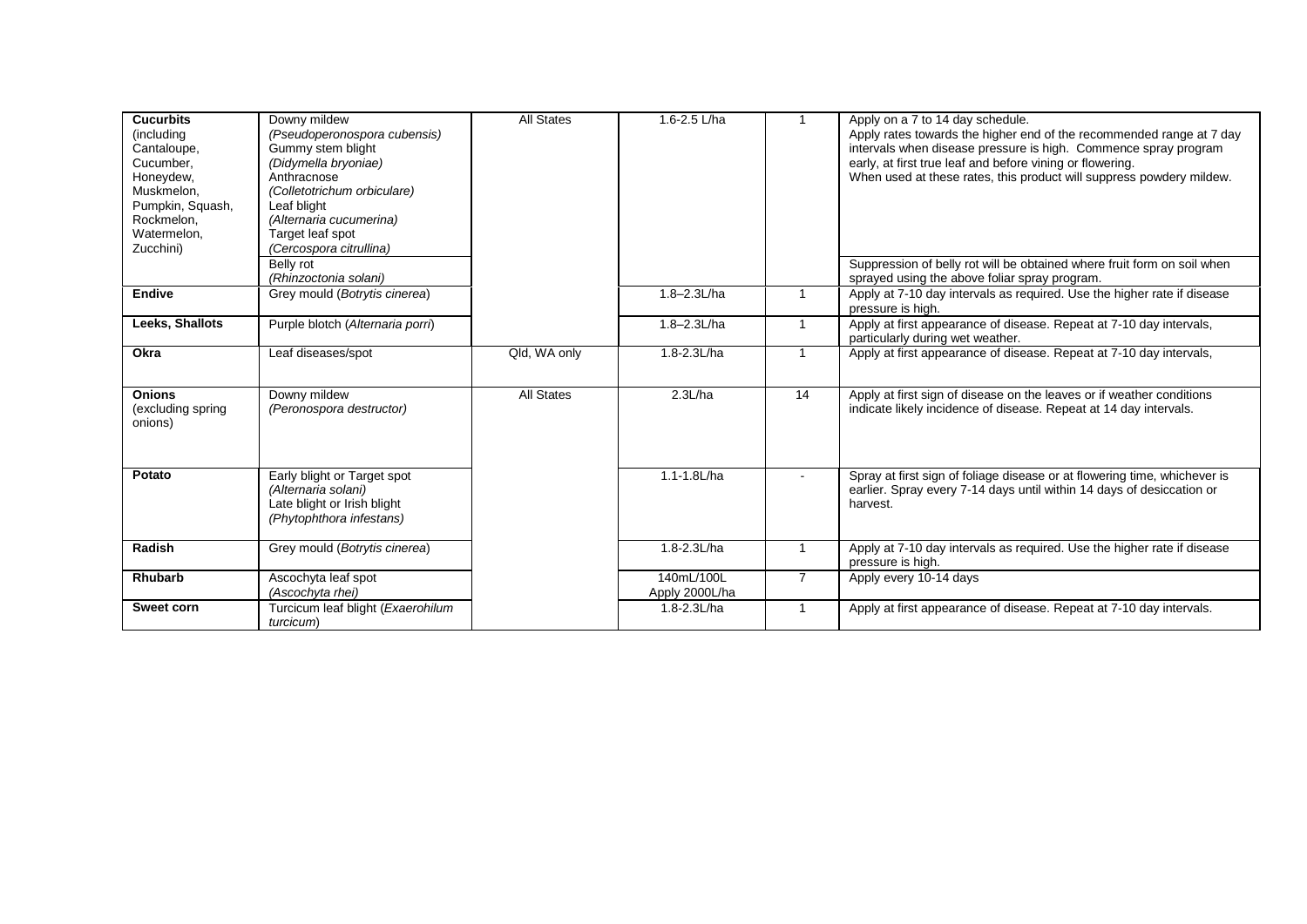| Tomato            | Early blight or Target spot<br>(Alternaria solani)<br>Leaf mould (Fulvia fulva)<br>Grev leaf spot<br>(Stemphylium solani)<br>Botrytis rot or Grey mould<br>(Botrytis cinerea) | All States   | .8-2.3L/ha       | Spray at first incidence of the foliage disease. Repeat at 7 -14<br>day intervals. Continue into the picking season to obtain best<br>results against leaf mould and Botrytis rot. |
|-------------------|-------------------------------------------------------------------------------------------------------------------------------------------------------------------------------|--------------|------------------|------------------------------------------------------------------------------------------------------------------------------------------------------------------------------------|
| <b>Watercress</b> | Cercospora leaf spot                                                                                                                                                          | Qld. WA only | $1.8 - 2.3$ L/ha | Apply at 7-10 day intervals as required. Use the higher rate if<br>disease pressure is high.                                                                                       |

### **4. MISCELLANEOUS**

| <b>Situation &amp; Crop</b>                                                     | <b>Disease</b>                                                                        | <b>State</b>                       | Rate                                               | <b>WHP</b><br>(days)     | <b>Critical Comments</b>                                                                                                                                                                          |
|---------------------------------------------------------------------------------|---------------------------------------------------------------------------------------|------------------------------------|----------------------------------------------------|--------------------------|---------------------------------------------------------------------------------------------------------------------------------------------------------------------------------------------------|
| <b>Ornamentals</b><br>Chrysanthemums,<br>Geraniums, Iris & other<br>ornamentals | Botrytis, Grey mould, Rust<br>diseases, Septoria and<br>Alternaria leaf spot diseases | All States                         | 100mL/100L                                         | $\overline{\phantom{a}}$ | Apply at 7-14 day intervals. Use 7 day interval under severe<br>conditions. Avoid application to blooms in azalea, hydrangea<br>and petunia.                                                      |
| <b>Tobacco</b>                                                                  | Tobacco leaf spot<br>(Ascochyta arida)                                                | Qld, WA only                       | 220mL/100L                                         | $\overline{\phantom{a}}$ | Apply every 7 days in seed bed application only.                                                                                                                                                  |
| <b>Turf and Lawns.</b><br><b>Bowling greens, Golf</b><br><b>Greens</b>          | Dollar spot<br>(Sclerotinia homeocarpa)                                               | NSW, SA, Qld, WA, Vic,<br>ACT only | 130-200 mL/100m <sup>2</sup> in<br>20-60L of water | $\blacksquare$           | If disease is already established use the higher rate. Apply at<br>7 - 14 day intervals. Under severe conditions spray at 7 day<br>intervals. Do not mow or water treated area until turf or lawn |
| <b>Turf and Lawns.</b><br><b>Bowling greens, Golf</b><br><b>Greens</b>          | Brown patch<br>(Rhizoctonia spp.)                                                     | <b>All States</b>                  |                                                    | $\blacksquare$           | is thoroughly dry.                                                                                                                                                                                |
| Turf and Lawns,<br><b>Bowling greens, Golf</b><br>Greens                        | Grey leaf spot<br>(Stemphylium solani)                                                | NSW, ACT, WA only                  | 24L/ha                                             | $\blacksquare$           | Apply to leaf as a curative application. Do not irrigate for 24<br>hours after application.                                                                                                       |

**NOT TO BE USED FOR ANY PURPOSE, OR IN ANY MANNER, CONTRARY TO THIS LABEL UNLESS AUTHORISED UNDER APPROPRIATE LEGISLATION**